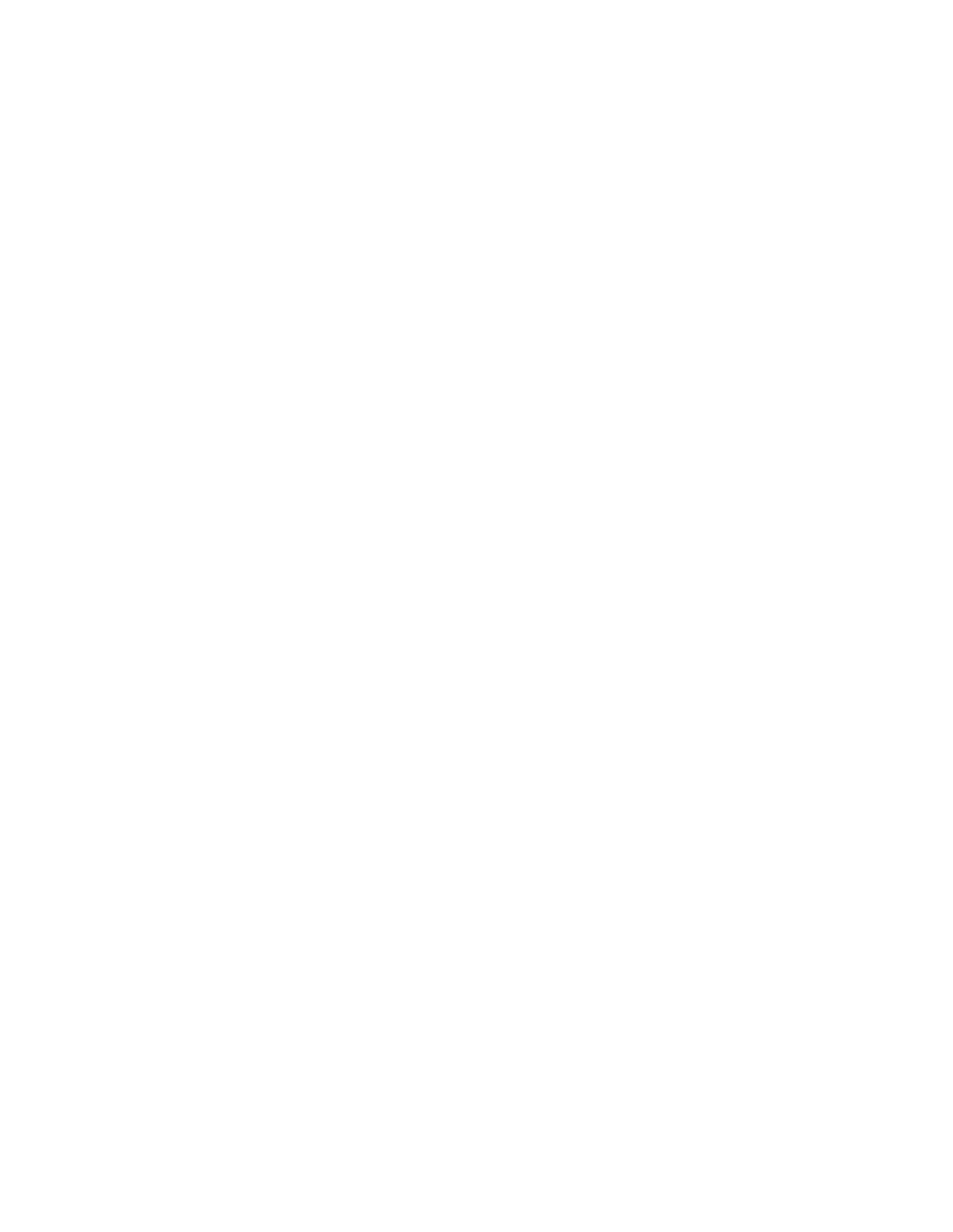## Application for Street or Alley Closing City of Lyons, Georgia

| The following adjoining property owners do hereby apply for:                         |                                                                                                                                                                                                                                                                                       |
|--------------------------------------------------------------------------------------|---------------------------------------------------------------------------------------------------------------------------------------------------------------------------------------------------------------------------------------------------------------------------------------|
|                                                                                      | Abandonment of a street, alley or right of way shown on the attached survey<br>Permanent easement as Shown on the attached survey (required if utilities are present or proposed)                                                                                                     |
| Attached hereto:<br>__ Legal description of section of street or alley to be closed. | Certificate of title (Deed) or abstract of title for each property adjoining said street, alley or ROW<br>Survey showing adjacent property lines and owners, street, all utilities, and easements,<br>Petition or letter from all adjoining property owners with notarized signatures |
| Name and address (es) of applicants(s):                                              |                                                                                                                                                                                                                                                                                       |
| Name                                                                                 | Address                                                                                                                                                                                                                                                                               |
|                                                                                      |                                                                                                                                                                                                                                                                                       |
|                                                                                      |                                                                                                                                                                                                                                                                                       |
|                                                                                      |                                                                                                                                                                                                                                                                                       |
|                                                                                      |                                                                                                                                                                                                                                                                                       |
|                                                                                      |                                                                                                                                                                                                                                                                                       |
|                                                                                      |                                                                                                                                                                                                                                                                                       |
|                                                                                      |                                                                                                                                                                                                                                                                                       |
|                                                                                      |                                                                                                                                                                                                                                                                                       |
|                                                                                      | Official use only                                                                                                                                                                                                                                                                     |
| Date application received: Date application received:                                | Property Taxes Current __________________                                                                                                                                                                                                                                             |
|                                                                                      |                                                                                                                                                                                                                                                                                       |
|                                                                                      | Date of Public Notification: National Contract of Public Notification:                                                                                                                                                                                                                |